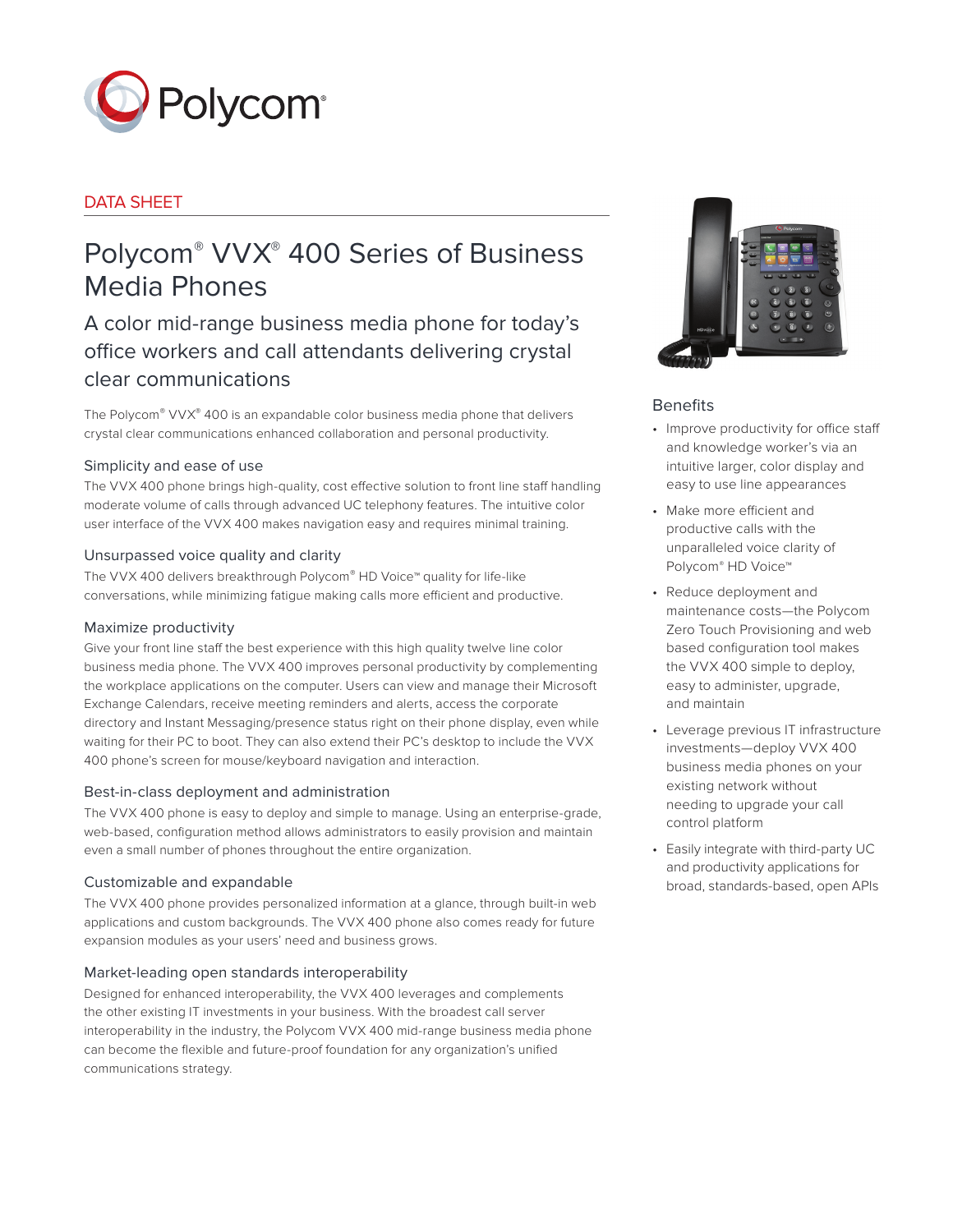# Polycom VVX 400 specifications

### User interface features

- Backlit 3.5" color LCD (320 x 240) resolution
- Voicemail support $2$
- WebKit-based Browser
- Adjustable base height
- Unicode UTF-8 character support. Multilingual user interface including Chinese, Danish, Dutch, English (Canada/ US/UK), French, German, Italian, Japanese, Korean, Norwegian, Polish, Portuguese, Russian, Slovenian, Spanish, and Swedish

# Audio features

- Polycom HD Voice technology delivers life-like voice quality for each audio pathhandset, the hands-free speakerphone, and the optional headset<sup>1</sup>
- Polycom® Acoustic Clarity™ technology providing full-duplex conversations, acoustic echo cancellation and background noise suppression
- Type 1 compliant (IEEE 1329 full duplex)
- Frequency response 150 Hz 7 kHz for handset, optional headset and handsfree speakerphone modes
- Codecs: G.711 (A-law and μ-law), G.729AB, G.722.1, iLBC
- Individual volume settings with visual feedback for each audio path
- Voice activity detection
- Comfort noise generation
- DTMF tone generation (RFC 2833 and in-band)
- Low-delay audio packet transmission
- Adaptive jitter buffers
- Packet loss concealment

# Headset and handset compatibility

- Dedicated RJ-9 headset port
- Hearing aid compatibility to ITU-T P.370 and TIA 504A standards
- Compliant with ADA Section 508 Subpart B 1194.23 (all)
- Hearing aid compatible (HAC) handset for magnetic coupling to hearing aids
- Compatible with commercially-available TTY adapter equipment

# Call handling features<sup>2</sup>

- 12 lines (programmable line keys)
- Shared call/bridged line appearance
- Busy Lamp Field (BLF)
- Flexible line appearance (one or more line keys can be assigned for each line extension)
- Distinctive incoming call treatment/ call waiting
- Call timer and call waiting
- Call transfer, hold, divert (forward), pickup
- Called, calling, connected party information
- Local three-way audio conferencing
- One-touch speed dial, redial
- Remote missed call notification
- Do not disturb function
- Electronic hook switch capable
- Local configurable digit map/dial plan

# Open application platform

- WebKit enabled full browser that supports HTML5, CSS, SSL security, and JavaScript
- Supports Polycom Apps SDK and API for third-party business and personal applications
- Bundled with Polycom UC Software:
	- Corporate Directory Access using LDAP
	- Visual Conference Management

# Network and provisioning

- SIP Protocol Support
- SDP
- IETF SIP (RFC 3261 and companion RFCs)
- Two-port Gigabit Ethernet switch
- 10/100Base-TX across LAN and PC Ports
- 1000Base-TX available on VVX410
- Conforms to IEEE802.3-2005 (Clause 40) for Physical Media Attachment
- Conforms to IEEE802.3-2002 (Clause 28) for Link Partner Auto-Negotiation
- Manual or dynamic host configuration protocol (DHCP) network setup
- Time and date synchronization using SNTP
- FTP/TFTP/HTTP/HTTPS serverbased central provisioning for mass deployments
- Provisioning and call server redundancy supported $2$
- QoS Support IEEE 802.1p/Q tagging (VLAN), Layer 3 TOS, and DHCP
- VLAN-CDP, DHCP VLAN discovery, LLDP-MED for VLAN discovery
- Network Address Translation (NAT)– support for static configuration and "Keep-Alive" SIP signaling
- RTCP and RTP support
- Event logging
- Syslog
- Hardware diagnostics

# • Status and statistics reporting

- $\cdot$  IPv4
- TCP
- UDP • DNS-SRV

# **Security**

- 802.1X Authentication and EAPOL
- Media encryption via SRTP
- Transport Layer Security (TLS)
- Encrypted configuration files
- Digest authentication
- Password login
- Support for URL syntax with password for boot server address
- HTTPS secure provisioning
- Support for signed software executables

# Power

- Built-in auto sensing IEEE 802.3 af Power over Ethernet (Class 2)
- Energy-saving after hours mode
- External Universal AC Adapter (optional), 48VDC; 12W

# Approvals

- FCC Part 15 (CFR 47) Class B
- ICES-003 Class B
- EN55022 Class B
- CISPR22 Class B
- VCCI Class B
- EN55024
- EN61000-3-2; EN61000-3-3

• CAN/CSA C22.2 No 60950-1

- NZ Telepermit
- Korea KC<sup>3</sup>
- UAE TRA

Safety • UL 60950-1 • CE Mark

- Russia GOST-R3
- Brazil ANATEL<sup>3</sup>

• EN 60950-1 • IEC 60950-1 • AS/NZS 60950-1 • ICASA (add) • CITC (add)

• Australia A & C Tick • ROHS compliant